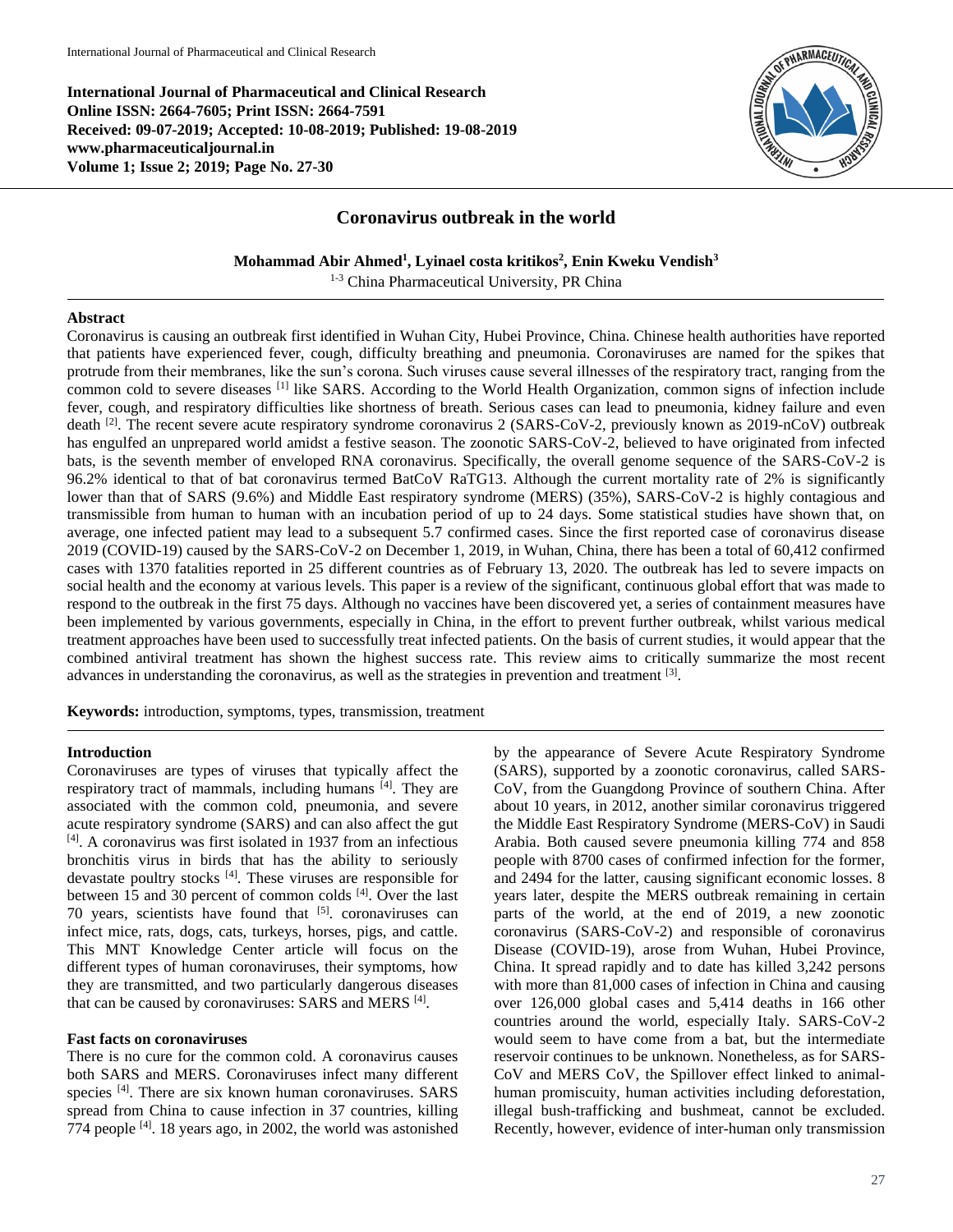of SARS-CoV-2 has been accumulated and thus, the outbreak seems to be spreading by human-to-human transmission throughout a large part of the world. Herein we will provide with an update on the main features of COVID-19 and suggest possible solutions how to halt the expansion of this novel pandemic [6].

### **Coronaviruses**

Human coronaviruses (HCoV) were first identified in the 1960s in the noses of patients with the common cold. Two human coronaviruses are responsible for a large proportion of common colds OC43 and 229E. Coronaviruses were given their name based on the crown-like projections on their surfaces. "Corona" in Latin means "halo" or "crown." Among humans, infection most often occurs during the winter months as well as early spring. It is not uncommon for a person to become ill with a cold that is caused by a coronavirus and then catch it again about four months later. This is because coronavirus antibodies do not last for a very long time [7]. Also, the antibodies for one strain of coronavirus may be useless against other strains [8]. Human infections with zoonotic coronavirus contain emerging and reemerging pathogenic characteristics which have raised great public health concern. This study aimed at investigating the global prevalence, biological and clinical characteristics of novel coronavirus, Wuhan China (2019-nCoV), Severe Acute Respiratory Syndrome Coronavirus (SARS-CoV), and Middle East Respiratory Syndrome Coronavirus (MERS-CoV) infection outbreaks [9].

## **Symptoms**

Common human coronaviruses, including types 229E, NL63, OC43, and HKU1, usually cause mild to moderate upperrespiratory tract illnesses, like the common cold. Most people get infected with these viruses at some point in their lives. These illnesses usually only last for a short amount of time [4]. Symptoms may include Runny nose Headache Cough Sore throat Fever A general feeling of being unwell Human coronaviruses can sometimes cause lower-respiratory tract illnesses, such as pneumonia or bronchitis. This is more common in people with cardiopulmonary disease, people with weakened immune systems, infants, and older adults[6]. Two other human coronaviruses, MERS- CoV and SARS-CoV have been known to frequently cause severe symptoms. MERS symptoms usually include fever, cough, and shortness of breath which often progress to pneumonia. About 3 or 4 out of every 10 patients reported with MERS have died [4]. MERS cases continue to occur, primarily in the Arabian Peninsula<sup>[4]</sup>. SARS symptoms often included fever, chills, and body aches which usually progressed to pneumonia [4]. No human cases of SARS have been reported anywhere in the world since 2004.

#### **Transmission**

Human coronaviruses most commonly spread from an infected person to others through The air by coughing and sneezing Close personal contact, such as touching or shaking hands Touching an object or surface with the virus on it, then touching your mouth, nose, or eyes before washing your hands Rarely, fecal contamination In the United States, people usually get infected

with common human coronaviruses in the fall and winter. However, get infected at any time of the year. Most people will get infected with one or more of the common human coronaviruses in their lifetime. Young children are most likely to get infected. However, people can have multiple infections in their lifetime [10]. Mutation and adaptation have driven the co-evolution of coronaviruses (CoVs) and their hosts, including human beings, for thousands of years. Before 2003, two human CoVs (HCoVs) were known to cause mild illness, such as common cold. The outbreaks of severe acute respiratory syndrome (SARS) and the Middle East respiratory syndrome (MERS) have flipped the coin to reveal how devastating and life-threatening an HCoV infection could be. The emergence of SARS-CoV-2 in central China at the end of 2019 has thrusted CoVs into the spotlight again and surprised us with its high transmissibility but reduced pathogenicity compared to its sister SARS-CoV. HCoV infection is a zoonosis and understanding the zoonotic origins of HCoVs would serve us well. Most HCoVs originated from bats where they are non-pathogenic. The intermediate reservoir hosts of some HCoVs are also known. Identifying the animal hosts has direct implications in the prevention of human diseases. Investigating CoV-host interactions in animals might also derive important insight on CoV pathogenesis in humans. In this review, we present an overview of the existing knowledge about the seven HCoVs, with a focus on the history of their discovery as well as their zoonotic origins and interspecies transmission. Importantly, we compare and contrast the different HCoVs from a perspective of virus evolution and genome recombination. The current CoV disease 2019 (COVID-19) epidemic is discussed in this context. In addition, the requirements for successful host switches and the implications of virus evolution on disease severity are also highlighted [11].

#### **Prevention and Treatment**

There are currently no vaccines available to protect against human coronavirus infection. Wash hands often with soap and water for at least 20 seconds[4]. Avoid touching eyes, nose, or mouth with unwashed hands[12]. 019-nCoV epidemic was firstly reported at late December of 2019 and has caused a global outbreak of COVID-19 now. Saliva, a biofluid largely generated from salivary glands in oral cavity, has been reported 2019-nCoV nucleic acid positive. Besides lungs, salivary glands and tongue are possibly another hosts of 2019 nCoV due to expression of ACE2. Close contact or shortrange transmission of infectious saliva droplets is a primary mode for 2019-nCoV to disseminate as claimed by WHO, while long-distance saliva aerosol transmission is highly environment dependent within indoor space with aerosolgenerating procedures such as dental practice. So far, no direct evidence has been found that 2019-nCoV is vital in air flow for long time. Therefore, to prevent formation of infectious saliva droplets, to thoroughly disinfect indoor air and to block acquisition of saliva droplets could slow down 2019-nCoV dissemination. This review summarizes diagnostic value of saliva for 2019-nCoV, possibly direct invasion into oral tissues, and close contact transmission of 2019-nCoV by saliva droplets, expecting to contribute to 2019-nCoV epidemic control [13].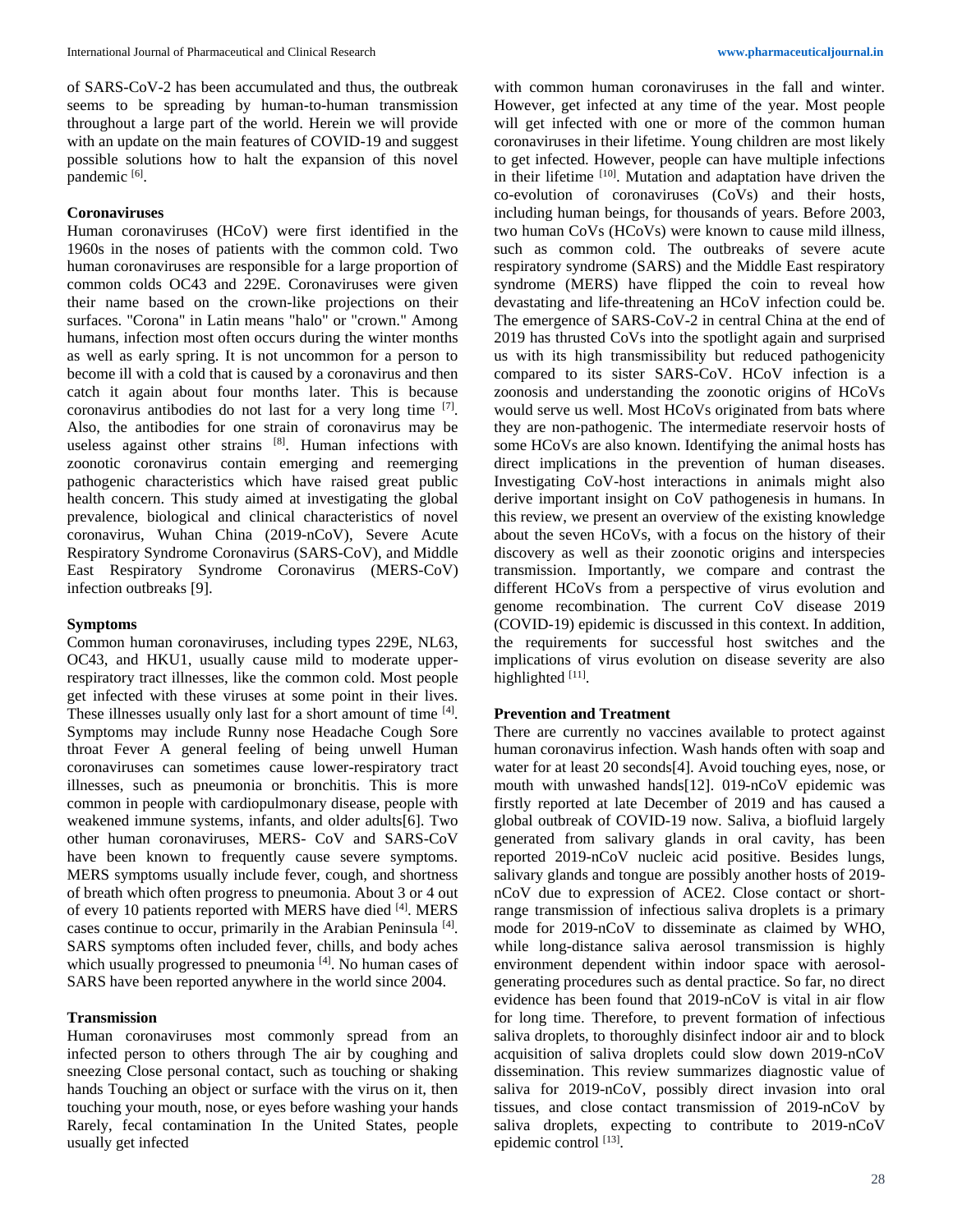### **Protection**

Stay home while are sick Avoid close contact with others Cover mouth and nose with a tissue when you cough or sneeze, then throw the tissue in the trash [4] and wash your hands Clean and disinfect objects and surfaces<sup>[4]</sup>. Coronavirus disease 2019 (COVID-19), has spread over 210 countries and territories beyond China shortly. On February 29, 2020, the World Health Organization (WHO) denoted it in a high-risk category, and on March 11, 2020, this virus was designated pandemic, after its declaration being a Public Health International Emergency on January 30, 2020. World over high efforts are being made to counter and contain this virus. The COVID-19 outbreak once again proves the potential of the animal-human interface to act as the primary source of emerging zoonotic diseases. Even though the circumstantial evidence suggests the possibility of an initial zoonotic emergence, it is too early to confirm the role of intermediate hosts such as snakes, pangolins, turtles, and other wild animals in the origin of SARS-CoV-2, in addition to bats, the natural hosts of multiple coronaviruses such as SARS-CoV and MERS-CoV. The lessons learned from past episodes of MERS-CoV and SARS-CoV are being exploited to retort this virus. Best efforts are being taken up by worldwide nations to implement effective diagnosis, strict vigilance, heightened surveillance, and monitoring, along with adopting appropriate preventive and control strategies. Identifying the possible zoonotic emergence and the exact mechanism responsible for its initial transmission will help us to design and implement appropriate preventive barriers against the further transmission of SARS-CoV-2. This review discusses in brief about the COVID-19/SARS-CoV-2 with a particular focus on the role of animals, the veterinary and associated zoonotic links along with prevention and control strategies based on One-health approaches [14].

## **Treatment**

There are no specific treatments for illnesses caused by human coronaviruses. Most people with common human coronavirus illness will recover on their own [15]. Take pain and fever medications (Caution: do not give Aspirin to children) Use a room <sup>[16]</sup>. humidifier or take a hot shower to help ease a sore throat and cough Drink plenty of liquids Stay home and rest [8] . Radiologic characteristics of 2019 novel coronavirus (2019-nCoV) infected pneumonia (NCIP) which had not been fully understood are especially important for diagnosing and predicting prognosis. We retrospective studied 27 consecutive patients who were confirmed NCIP, the clinical characteristics and CT image findings were collected, and the association of radiologic findings with mortality of patients was evaluated. 27 patients included 12 men and 15 women, with median age of 60 years (IQR 47-69). 17 patients discharged in recovered condition and 10 patients died in hospital. The median age of mortality group was higher compared to survival group (68 (IQR 63-73) vs 55 (IQR 35-60),  $P = 0.003$ ). The comorbidity rate in mortality group was significantly higher than in survival group (80% vs 29%,  $P = 0.018$ ). The predominant CT characteristics consisted of ground glass opacity (67%), bilateral sides involved (86%), both peripheral and central distribution (74%), and lower zone involvement (96%). The median CT score of mortality group was higher compared to

survival group (30 (IQR 7-13) vs 12 (IQR 11-43),  $P = 0.021$ ), with more frequency of consolidation (40% vs  $6\%$ ,  $P = 0.047$ ) and air bronchogram (60% vs 12%,  $P = 0.025$ ). An optimal cutoff value of a CT score of 24.5 had a sensitivity of 85.6% and a specificity of 84.5% for the prediction of mortality. 2019-nCoV was more likely to infect elderly people with chronic comorbidities. CT findings of NCIP were featured by predominant ground glass opacities mixed with consolidations, mainly peripheral or combined peripheral and central distributions, bilateral and lower lung zones being mostly involved. A simple CT scoring method was capable to predict mortality<sup>[17]</sup>.

## **Conclusion**

Corona viruses cause common cold, and infections caused by corona viruses are generally self-resolving. During the last 4 years, corona viruses have become the most important viruses worldwide because of the occurrence of several recent deaths caused by corona viruses in Saudi Arabia. Spread of the infection occurred worldwide; however, most cases of mortality have occurred in the Middle East. Owing to the predominance of outbreaks in the Middle Eastern countries, the virus was renamed a Middle East respiratory syndrome corona virus (MERS-CoV) by the Corona virus Study Group. The Center for Diseases Control and Prevention and World Health Organization maintain a website that is updated frequently with new cases of MERS-CoV infection. In this review, we describe the history and epidemiology of this novel virus. Studies of the genetics and molecular mechanisms of this virus are expected to facilitate the development of vaccines in the future [18].

## **References**

- 1. de Wilde AH. Host Factors in Coronavirus Replication. Curr Top Microbiol Immunol. 2018; 419:1-42.
- 2. Comar CE. Antagonism of dsRNA-Induced Innate Immune Pathways by NS4a and NS4b Accessory Proteins during MERS Coronavirus Infection. mBio, 2019, 10(2).
- 3. Yan Y. The First 75 Days of Novel Coronavirus (SARS-CoV-2) Outbreak: Recent Advances, Prevention, and Treatment. Int J Environ Res Public Health, 2020, 17(7).
- 4. Syed A. Coronavirus: A mini-review. Int. J. Curr. Res. Med. Sci. 2020; 6(1):8-10.
- 5. De Maio A, Hightower LE. COVID-19, acute respiratory distress syndrome (ARDS), and hyperbaric oxygen therapy (HBOT): what is the link? Cell Stress Chaperones, 2020, 1-4.
- 6. Contini C. The novel zoonotic COVID-19 pandemic: An expected global health concern. J Infect Dev Ctries. 2020; 14(3):254-264.
- 7. Li X, X Ma. Acute respiratory failure in COVID-19: is it "typical" ARDS? Crit Care. 2020; 24(1):198.
- 8. Peeri NC. The SARS, MERS and novel coronavirus (COVID-19) epidemics, the newest and biggest global health threats: what lessons have we learned? Int J Epidemiol, 2020.
- 9. Meo SA. Novel coronavirus 2019-nCoV: prevalence, biological and clinical characteristics comparison with SARS-CoV and MERS-CoV. Eur Rev Med Pharmacol Sci. 2020; 24(4):2012-2019.